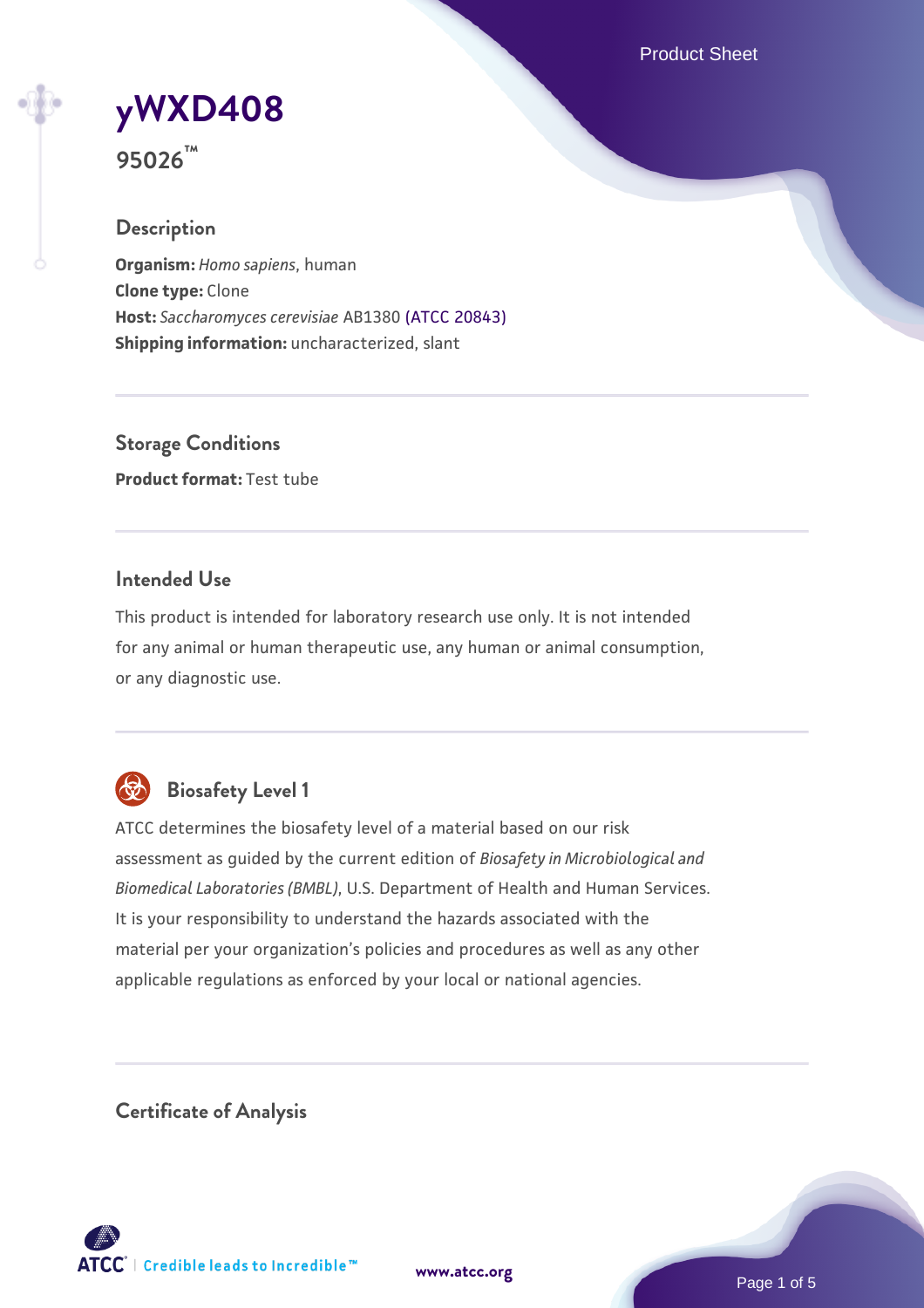### **[yWXD408](https://www.atcc.org/products/95026)** Product Sheet **95026**

For batch-specific test results, refer to the applicable certificate of analysis that can be found at www.atcc.org.

# **Insert Information**

**Type of DNA:** genomic **Genome:** Homo sapiens **Chromosome:** X X q24-q28 **Gene name:** DNA Segment, single copy **Gene product:** DNA Segment, single copy [DXS2009] **Gene symbol:** DXS2009 **Contains complete coding sequence:** Unknown **Insert end: Tagl** 

# **Vector Information**

**Construct size (kb):** 280.0 **Intact vector size:** 11.700 **Vector name:** pYAC-RC **Type of vector:** YAC **Construction:** pYAC3, polylinker **Host range:** *Saccharomyces cerevisiae*; *Escherichia coli* **Centromere:** CEN4 **Cloning sites:** NotI; SacII; SalI; mLuI; ClaI; SnaBI; SmaI **Markers:** SUP4; HIS3; ampR; URA3; TRP1 Polylinker sites: Notl; SacII; SalI; mLuI; ClaI; SnaBI; SmaI **Promoters:** none **Replicon:** pMB1; ARS1

# **Growth Conditions**

**Medium:** 



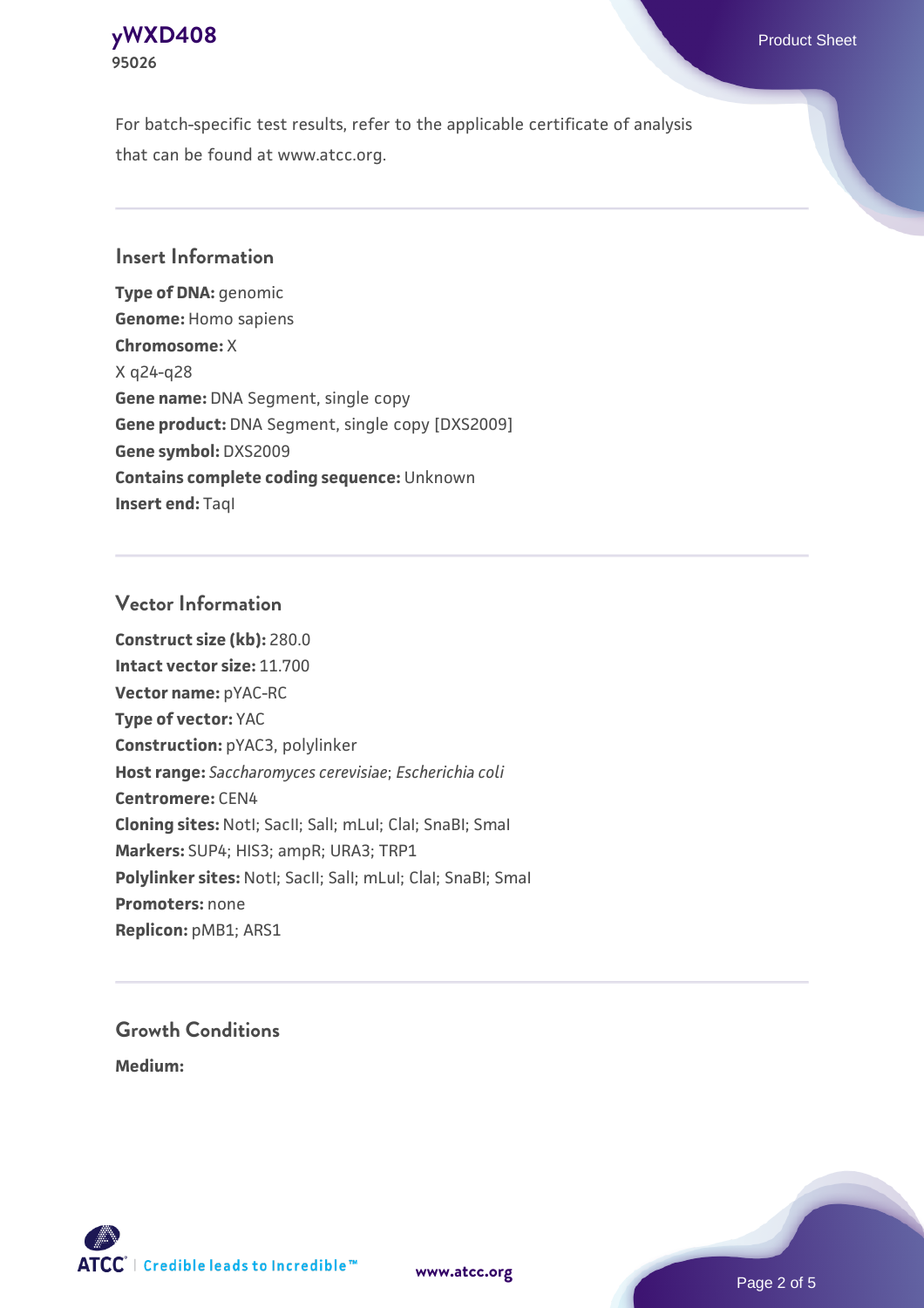#### **[yWXD408](https://www.atcc.org/products/95026)** Product Sheet **95026**

[ATCC Medium 1245: YEPD](https://www.atcc.org/-/media/product-assets/documents/microbial-media-formulations/1/2/4/5/atcc-medium-1245.pdf?rev=705ca55d1b6f490a808a965d5c072196) **Temperature:** 30°C

#### **Notes**

More information may be available from ATCC (http://www.atcc.org or 703- 365-2620).

# **Material Citation**

If use of this material results in a scientific publication, please cite the material in the following manner: yWXD408 (ATCC 95026)

# **References**

References and other information relating to this material are available at www.atcc.org.

# **Warranty**

The product is provided 'AS IS' and the viability of ATCC® products is warranted for 30 days from the date of shipment, provided that the customer has stored and handled the product according to the information included on the product information sheet, website, and Certificate of Analysis. For living cultures, ATCC lists the media formulation and reagents that have been found to be effective for the product. While other unspecified media and reagents may also produce satisfactory results, a change in the ATCC and/or depositor-recommended protocols may affect the recovery, growth, and/or function of the product. If an alternative medium formulation or reagent is used, the ATCC warranty for viability is no longer



**[www.atcc.org](http://www.atcc.org)**

Page 3 of 5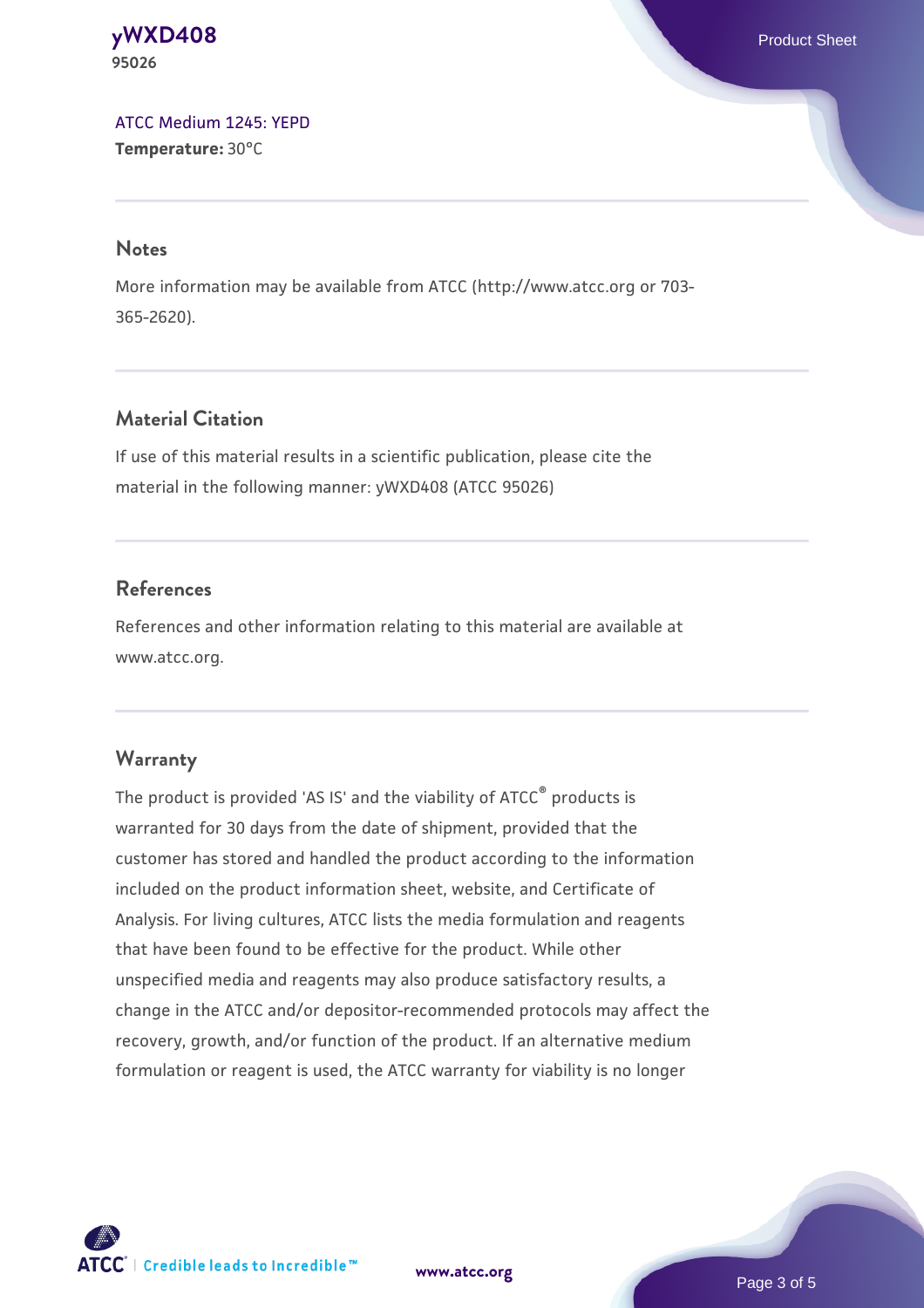**[yWXD408](https://www.atcc.org/products/95026)** Product Sheet **95026**

valid. Except as expressly set forth herein, no other warranties of any kind are provided, express or implied, including, but not limited to, any implied warranties of merchantability, fitness for a particular purpose, manufacture according to cGMP standards, typicality, safety, accuracy, and/or noninfringement.

#### **Disclaimers**

This product is intended for laboratory research use only. It is not intended for any animal or human therapeutic use, any human or animal consumption, or any diagnostic use. Any proposed commercial use is prohibited without a license from ATCC.

While ATCC uses reasonable efforts to include accurate and up-to-date information on this product sheet, ATCC makes no warranties or representations as to its accuracy. Citations from scientific literature and patents are provided for informational purposes only. ATCC does not warrant that such information has been confirmed to be accurate or complete and the customer bears the sole responsibility of confirming the accuracy and completeness of any such information.

This product is sent on the condition that the customer is responsible for and assumes all risk and responsibility in connection with the receipt, handling, storage, disposal, and use of the ATCC product including without limitation taking all appropriate safety and handling precautions to minimize health or environmental risk. As a condition of receiving the material, the customer agrees that any activity undertaken with the ATCC product and any progeny or modifications will be conducted in compliance with all applicable laws, regulations, and guidelines. This product is provided 'AS IS' with no representations or warranties whatsoever except as expressly set forth herein and in no event shall ATCC, its parents, subsidiaries, directors, officers, agents, employees, assigns, successors, and affiliates be liable for indirect, special, incidental, or consequential damages of any kind in connection with or arising out of the customer's use of the product. While reasonable effort is made to ensure authenticity and reliability of materials on deposit, ATCC is not liable for damages arising from the misidentification or



**[www.atcc.org](http://www.atcc.org)**

Page 4 of 5